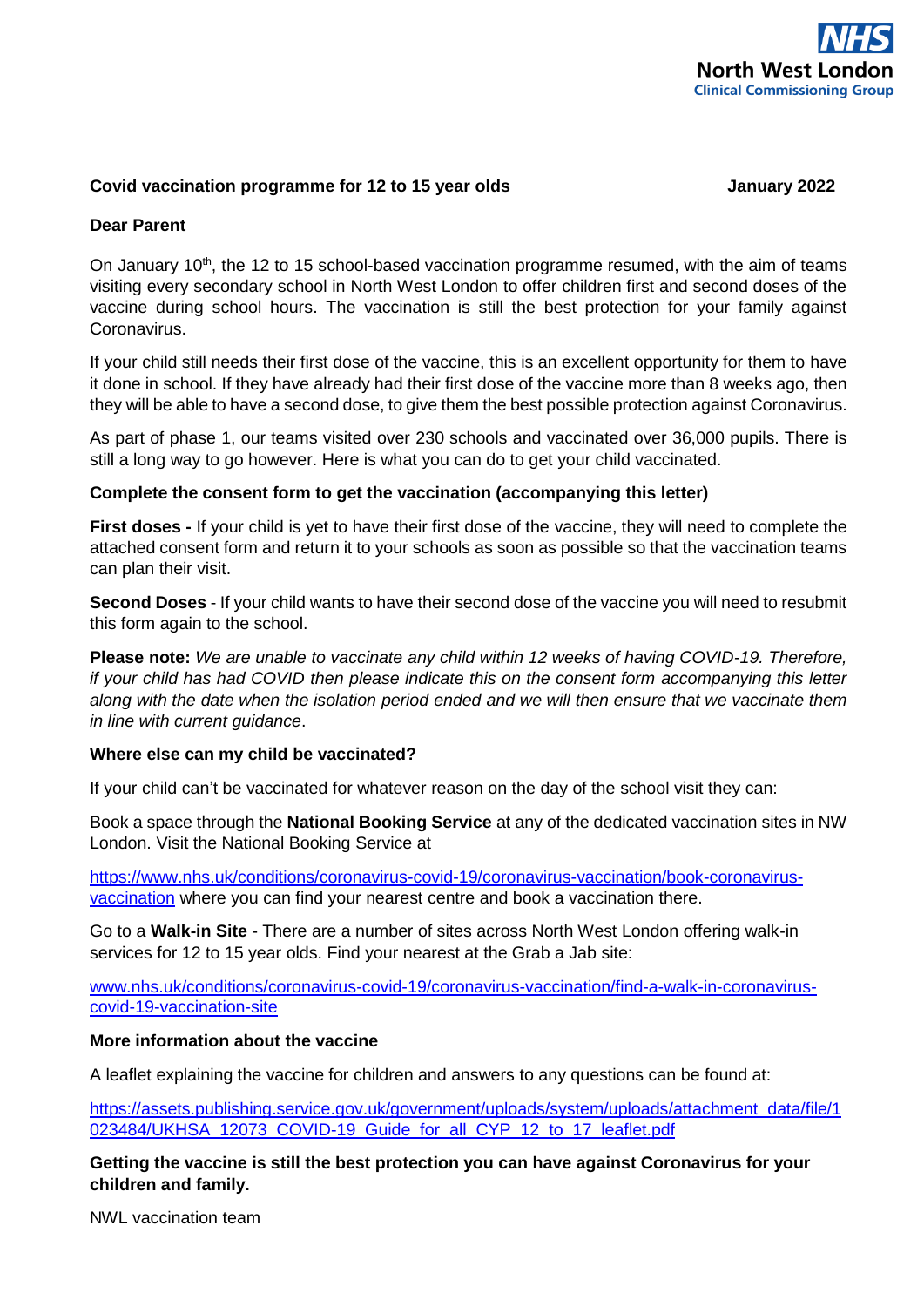





# **Vaccination consent form** for children and young people

The COVID-19 vaccine is being offered to your child either as a  $1<sup>st</sup>$  or  $2<sup>nd</sup>$  dose. If your child has already received a 1<sup>st</sup> dose then you will need to use this form for your child's 2<sup>nd</sup> dose. If your child has not yet received their 1<sup>st</sup> dose then you can also use this form to provide consent. Further information can be found on the DfE website:

[https://www.gov.uk/government/publications/covid-19-vaccination-resources-for-children-and](https://www.gov.uk/government/publications/covid-19-vaccination-resources-for-children-and-young-people)[young-people](https://www.gov.uk/government/publications/covid-19-vaccination-resources-for-children-and-young-people)

# **Please discuss the vaccination with your child, then complete this form and return to the school office by: Friday 4th February 2022.**

Information about the vaccinations will be put on your child's health records.

| Child's full name (first name and<br>surname): | Date of birth:                                        |
|------------------------------------------------|-------------------------------------------------------|
| Home address:                                  | Daytime contact telephone number for<br>parent/carer: |
| NHS number (if known):                         | Ethnicity:                                            |
| School (if relevant):                          | Year group/class:                                     |
| GP name and address:                           |                                                       |

# **Ask ALL patients ALL questions below and tick if any apply**

# **EXCLUSION CHECKLIST – tick any that apply**

- **Has your child tested positive for COVID-19 in the last 12 weeks (by a**  n. **lateral flow test or a PCR test)? If so, please provide the date on which your child tested positive:\_\_\_\_\_\_\_\_\_\_\_\_\_\_\_\_\_\_\_\_\_\_\_\_\_\_\_\_\_\_\_\_\_\_\_\_\_\_\_\_\_\_\_\_\_\_\_\_\_**
- H. **Has the individual experienced major venous and/or arterial thrombosis occurring with thrombocytopenia following vaccination with any COVID-19 vaccine?**
- **Has the individual had any vaccination in the last 7 days?**
- **Is the individual currently unwell with fever?**
- **Does the individual have an allergy to any medications?** П.
- **Has the individual ever had an anaphylactic reaction?** n.
- **Does the individual take any regular mediation if so what? Please**  П. **list:\_\_\_\_\_\_\_\_\_\_\_\_\_\_\_\_\_\_\_\_\_\_\_\_\_\_\_\_\_\_\_\_\_\_\_\_\_\_\_\_\_\_\_\_\_\_\_\_\_\_\_\_\_\_\_**
- $\Box$ **Does the individual have a history of heparin-induced thrombocytopenia and thrombosis (HITT or HIT type 2)?**
- **Does the individual have a history of capillary leak syndrome?** П.
	- **None of the above**